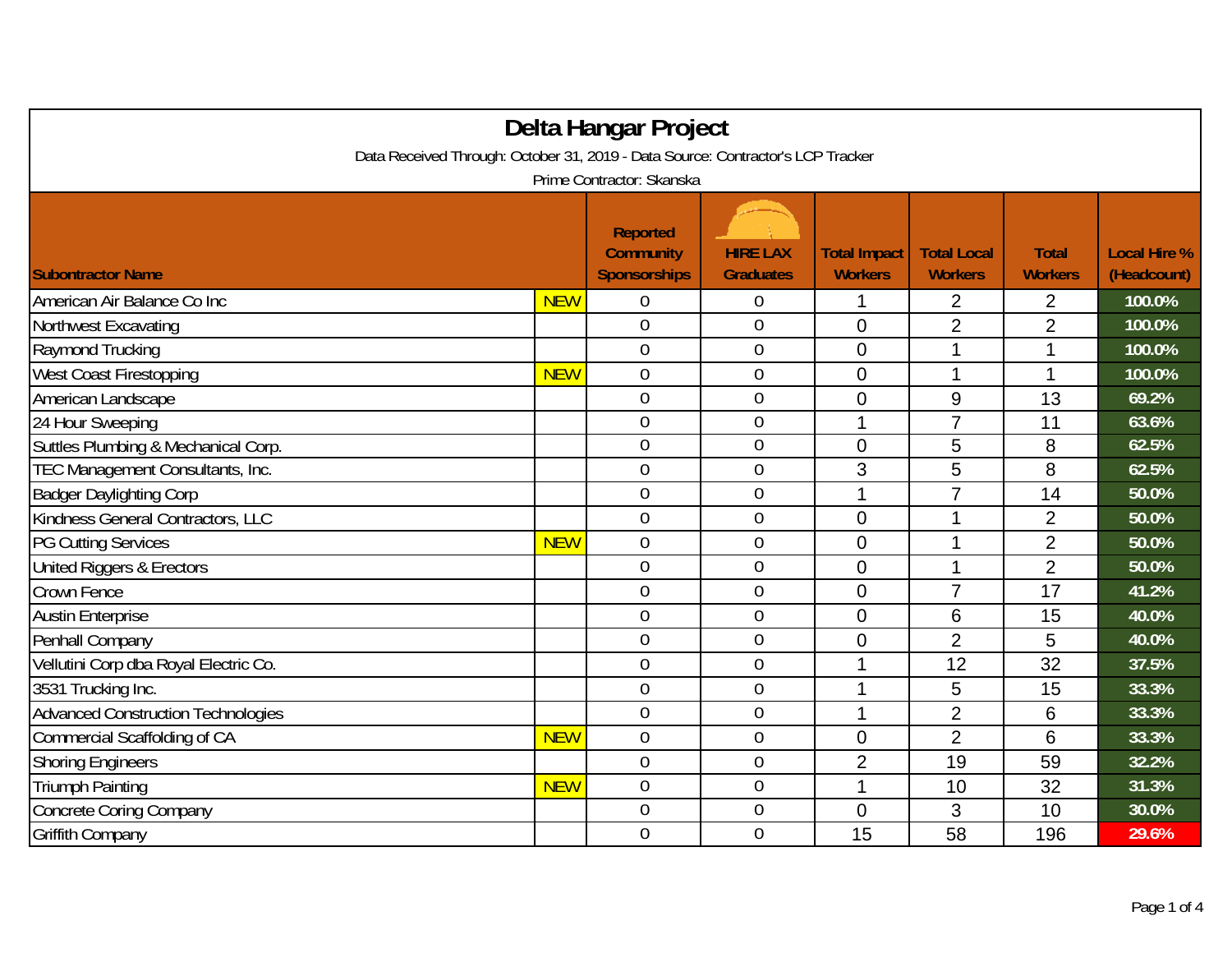| Delta Hangar Project<br>Data Received Through: October 31, 2019 - Data Source: Contractor's LCP Tracker |            |                                                            |                                     |                                       |                                      |                                |                                    |  |
|---------------------------------------------------------------------------------------------------------|------------|------------------------------------------------------------|-------------------------------------|---------------------------------------|--------------------------------------|--------------------------------|------------------------------------|--|
| Prime Contractor: Skanska                                                                               |            |                                                            |                                     |                                       |                                      |                                |                                    |  |
| <b>Subontractor Name</b>                                                                                |            | <b>Reported</b><br><b>Community</b><br><b>Sponsorships</b> | <b>HIRE LAX</b><br><b>Graduates</b> | <b>Total Impact</b><br><b>Workers</b> | <b>Total Local</b><br><b>Workers</b> | <b>Total</b><br><b>Workers</b> | <b>Local Hire %</b><br>(Headcount) |  |
| Gectwo, Inc.                                                                                            |            | 0                                                          | $\boldsymbol{0}$                    | 2                                     | 5                                    | 17                             | 29.4%                              |  |
| <b>GGG Demolition</b>                                                                                   |            | $\mathbf 0$                                                | $\mathbf 0$                         | $\overline{2}$                        | 10                                   | 34                             | 29.4%                              |  |
| Infinity Drywall Contracting, Inc.                                                                      |            | $\overline{2}$                                             | $\overline{2}$                      | $\overline{2}$                        | 25                                   | 86                             | 29.1%                              |  |
| Building Electronic Controls, Inc.                                                                      |            | $\overline{0}$                                             | $\boldsymbol{0}$                    | $\overline{2}$                        | $\overline{2}$                       | $\overline{7}$                 | 28.6%                              |  |
| <b>Martinez Steel Corporation</b>                                                                       |            | $\mathbf 0$                                                | $\mathbf 0$                         | $\overline{2}$                        | 20                                   | 70                             | 28.6%                              |  |
| Merli Concrete Pumping                                                                                  |            | $\overline{0}$                                             | $\mathbf 0$                         | $\overline{0}$                        | $\overline{2}$                       | $\overline{7}$                 | 28.6%                              |  |
| Gonsalves & Santucci dba Conco Pumping                                                                  |            |                                                            |                                     | $\overline{7}$                        | 37                                   | 137                            | 27.0%                              |  |
| Eberhard                                                                                                |            | $\overline{0}$                                             | $\mathbf 0$                         | 1                                     | 10                                   | 38                             | 26.3%                              |  |
| <b>Cosco Fire Protection</b>                                                                            |            | $\mathbf 0$                                                | $\boldsymbol{0}$                    | $\Omega$                              | $\overline{4}$                       | 16                             | 25.0%                              |  |
| Direct AV                                                                                               | <b>NEW</b> | $\mathbf 0$                                                | $\mathbf 0$                         | $\overline{0}$                        | 1                                    | $\overline{4}$                 | 25.0%                              |  |
| J Colavin & Son, Inc.                                                                                   |            | $\overline{0}$                                             | $\mathbf 0$                         | $\Omega$                              | $\overline{2}$                       | 8                              | 25.0%                              |  |
| The M.S. Rouse Company                                                                                  |            | $\overline{0}$                                             | $\mathbf 0$                         | $\overline{0}$                        | $\overline{2}$                       | 8                              | 25.0%                              |  |
| Nor Cal Pipeline Services, Inc.                                                                         |            | $\overline{0}$                                             | $\mathbf 0$                         | 1                                     | $\overline{7}$                       | 29                             | 24.1%                              |  |
| <b>Hayward Baker</b>                                                                                    |            | $\overline{0}$                                             | $\mathbf 0$                         | 1                                     | 3                                    | 13                             | 23.1%                              |  |
| <b>Cupertino Electric</b>                                                                               |            | $\overline{0}$                                             | $\boldsymbol{0}$                    | $\overline{\mathbf{4}}$               | 12                                   | 55                             | 21.8%                              |  |
| Rosendin                                                                                                |            | $\overline{0}$                                             | $\mathbf 0$                         | $\overline{2}$                        | $6\,$                                | 29                             | 20.7%                              |  |
| <b>Xcel Mechanical Systems</b>                                                                          |            | $\overline{0}$                                             | $\overline{0}$                      | $\overline{0}$                        | $\overline{7}$                       | 36                             | 19.4%                              |  |
| <b>MBI Excavation</b>                                                                                   |            | $\overline{0}$                                             | $\overline{0}$                      | 1                                     | $\overline{2}$                       | 11                             | 18.2%                              |  |
| SRD Engineering, Inc.                                                                                   |            | $\overline{0}$                                             | $\overline{0}$                      | $\overline{2}$                        | 6                                    | 33                             | 18.2%                              |  |
| Veterans Engineering Services Inc                                                                       | <b>NEW</b> | $\overline{0}$                                             | $\mathbf 0$                         | $\overline{0}$                        | $\overline{2}$                       | 11                             | 18.2%                              |  |
| The Herrick Corporation                                                                                 |            | $\overline{2}$                                             | $\boldsymbol{0}$                    | $\overline{2}$                        | 8                                    | 45                             | 17.8%                              |  |
| Masonry Concepts, Inc.                                                                                  |            | $\overline{0}$                                             | $\mathbf 0$                         | $\overline{0}$                        | 3                                    | 17                             | 17.6%                              |  |
| Century Sweeping, Inc.                                                                                  |            | $\overline{0}$                                             | $\boldsymbol{0}$                    | $\overline{0}$                        | 1                                    | 6                              | 16.7%                              |  |
| McKeon Door West Inc                                                                                    |            | 0                                                          | $\mathbf 0$                         | $\overline{0}$                        | 1                                    | 6                              | 16.7%                              |  |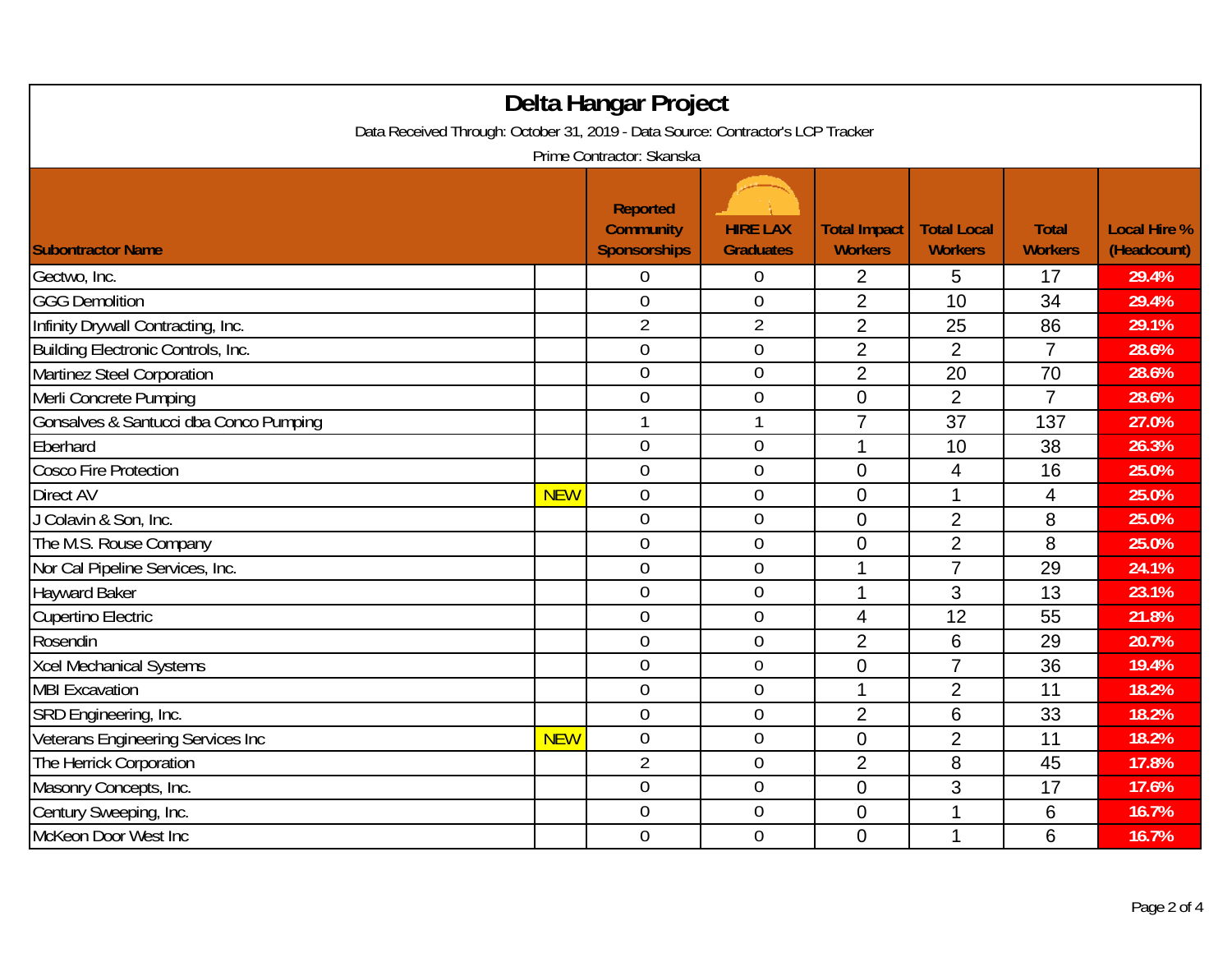| Delta Hangar Project                                                                                         |  |                                                            |                                     |                                       |                                      |                                |                                    |  |
|--------------------------------------------------------------------------------------------------------------|--|------------------------------------------------------------|-------------------------------------|---------------------------------------|--------------------------------------|--------------------------------|------------------------------------|--|
| Data Received Through: October 31, 2019 - Data Source: Contractor's LCP Tracker<br>Prime Contractor: Skanska |  |                                                            |                                     |                                       |                                      |                                |                                    |  |
| <b>Subontractor Name</b>                                                                                     |  | <b>Reported</b><br><b>Community</b><br><b>Sponsorships</b> | <b>HIRE LAX</b><br><b>Graduates</b> | <b>Total Impact</b><br><b>Workers</b> | <b>Total Local</b><br><b>Workers</b> | <b>Total</b><br><b>Workers</b> | <b>Local Hire %</b><br>(Headcount) |  |
| Savala Equipment Company, Inc.                                                                               |  | 0                                                          | $\overline{0}$                      | $\overline{0}$                        | 1                                    | 6                              | 16.7%                              |  |
| FenceCorp Inc'                                                                                               |  | $\overline{0}$                                             | $\overline{0}$                      | 1                                     | $\overline{2}$                       | 14                             | 14.3%                              |  |
| Gonsalves & Santucci, Inc. dba Conco                                                                         |  | $\overline{0}$                                             | $\boldsymbol{0}$                    | $\overline{0}$                        | 1                                    | $\overline{7}$                 | 14.3%                              |  |
| Red Hawk Fence & Environmental Services                                                                      |  | $\mathbf 0$                                                | $\boldsymbol{0}$                    | $\overline{0}$                        | 1                                    | 8                              | 12.5%                              |  |
| Schroder Iron                                                                                                |  | $\overline{0}$                                             | $\mathbf 0$                         | $\overline{0}$                        | 1                                    | 8                              | 12.5%                              |  |
| Mike Zarp, Inc.                                                                                              |  | $\overline{0}$                                             | $\boldsymbol{0}$                    | $\overline{2}$                        | $\overline{2}$                       | 18                             | 11.1%                              |  |
| R.J. Lalonde, Inc.                                                                                           |  | $\overline{0}$                                             | $\mathbf{0}$                        | 1                                     | 1                                    | 9                              | 11.1%                              |  |
| Aragon Construction Inc.                                                                                     |  | $\overline{0}$                                             | $\mathbf 0$                         | 1                                     | 1                                    | 12                             | 8.3%                               |  |
| <b>Adkan Engineers</b>                                                                                       |  | $\overline{0}$                                             | $\boldsymbol{0}$                    | $\overline{0}$                        | $\overline{0}$                       | $\overline{7}$                 | 0.0%                               |  |
| <b>Applied Engineering Concepts</b>                                                                          |  | $\overline{0}$                                             | $\mathbf 0$                         | $\overline{0}$                        | $\overline{0}$                       | 4                              | 0.0%                               |  |
| <b>Assa Abloy Entrance Systems</b>                                                                           |  | $\overline{0}$                                             | $\overline{0}$                      | $\mathbf 0$                           | $\overline{0}$                       | 1                              | 0.0%                               |  |
| <b>B &amp; I Equipment Rental LLC</b>                                                                        |  | $\overline{0}$                                             | $\boldsymbol{0}$                    | $\overline{0}$                        | $\overline{0}$                       | 5                              | 0.0%                               |  |
| <b>BC Traffic Specialist</b>                                                                                 |  | $\overline{0}$                                             | $\mathbf 0$                         | $\mathbf 0$                           | $\mathbf 0$                          | $\overline{2}$                 | 0.0%                               |  |
| <b>Best Contracting Services</b>                                                                             |  | $\overline{0}$                                             | $\mathbf 0$                         | $\overline{0}$                        | $\overline{0}$                       | 5                              | 0.0%                               |  |
| <b>Bill Higgins</b>                                                                                          |  | $\overline{0}$                                             | $\boldsymbol{0}$                    | $\overline{0}$                        | $\mathbf 0$                          | 3                              | 0.0%                               |  |
| <b>Building Specialty Systems</b>                                                                            |  | $\mathbf 0$                                                | $\boldsymbol{0}$                    | $\Omega$                              | $\overline{0}$                       | $\overline{2}$                 | 0.0%                               |  |
| <b>Crane Rental Service</b>                                                                                  |  | $\overline{0}$                                             | $\mathbf 0$                         | $\overline{0}$                        | $\overline{0}$                       | 5                              | 0.0%                               |  |
| Davidson Laddison Inc dba Addision Equipment Rental                                                          |  | $\overline{0}$                                             | $\mathbf 0$                         | $\overline{0}$                        | $\overline{0}$                       | 3                              | 0.0%                               |  |
| <b>ECCO Equipment Corporation</b>                                                                            |  | $\overline{0}$                                             | $\mathbf 0$                         | $\overline{0}$                        | $\overline{0}$                       | 1                              | 0.0%                               |  |
| <b>Excalibur Well Services Corp</b>                                                                          |  | $\overline{0}$                                             | $\mathbf 0$                         | $\mathbf 0$                           | $\mathbf 0$                          | 23                             | 0.0%                               |  |
| F & B Equipment LLC                                                                                          |  | $\boldsymbol{0}$                                           | $\boldsymbol{0}$                    | $\mathbf 0$                           | $\mathbf 0$                          | $\mathbf{1}$                   | 0.0%                               |  |
| Fine Grade Equipment, Inc.                                                                                   |  | $\overline{0}$                                             | $\mathbf 0$                         | $\overline{0}$                        | $\overline{0}$                       | 1                              | 0.0%                               |  |
| G.B.H. Enterprises Inc                                                                                       |  | $\boldsymbol{0}$                                           | $\boldsymbol{0}$                    | $\mathbf 0$                           | $\mathbf 0$                          | 1                              | 0.0%                               |  |
| Industrial High Voltage                                                                                      |  | $\overline{0}$                                             | $\mathbf 0$                         | $\Omega$                              | $\overline{0}$                       | 6                              | 0.0%                               |  |